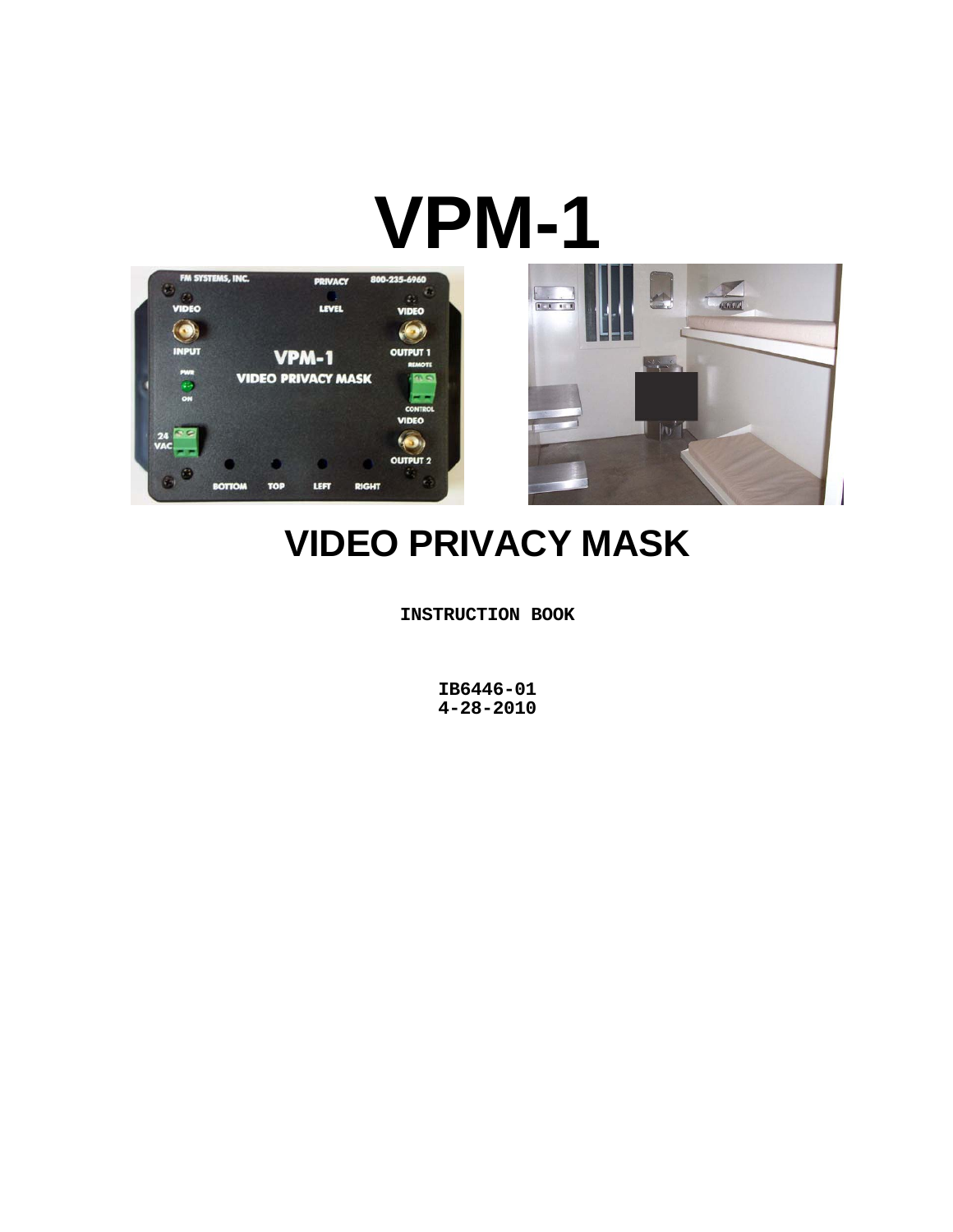VPM-1 VIDEO PRIVACY MASK

# **TABLE OF CONTENTS**

1. SHIPPING INSPECTION

2. HOW AND WHERE TO MOUNT THE VIDEO PRIVACY MASK

- 3. HOW TO CABLE THE VIDEO PRIVACY MASK
- 4. POWER SUPPLY INSTALLATION
- 5. SET-UP OF THE VIDEO PRIVACY MASK
- 6. REMOTE CONTROL OF THE VIDEO PRIVACY MASK
- 7. FEATURES AND SPECIFICATIONS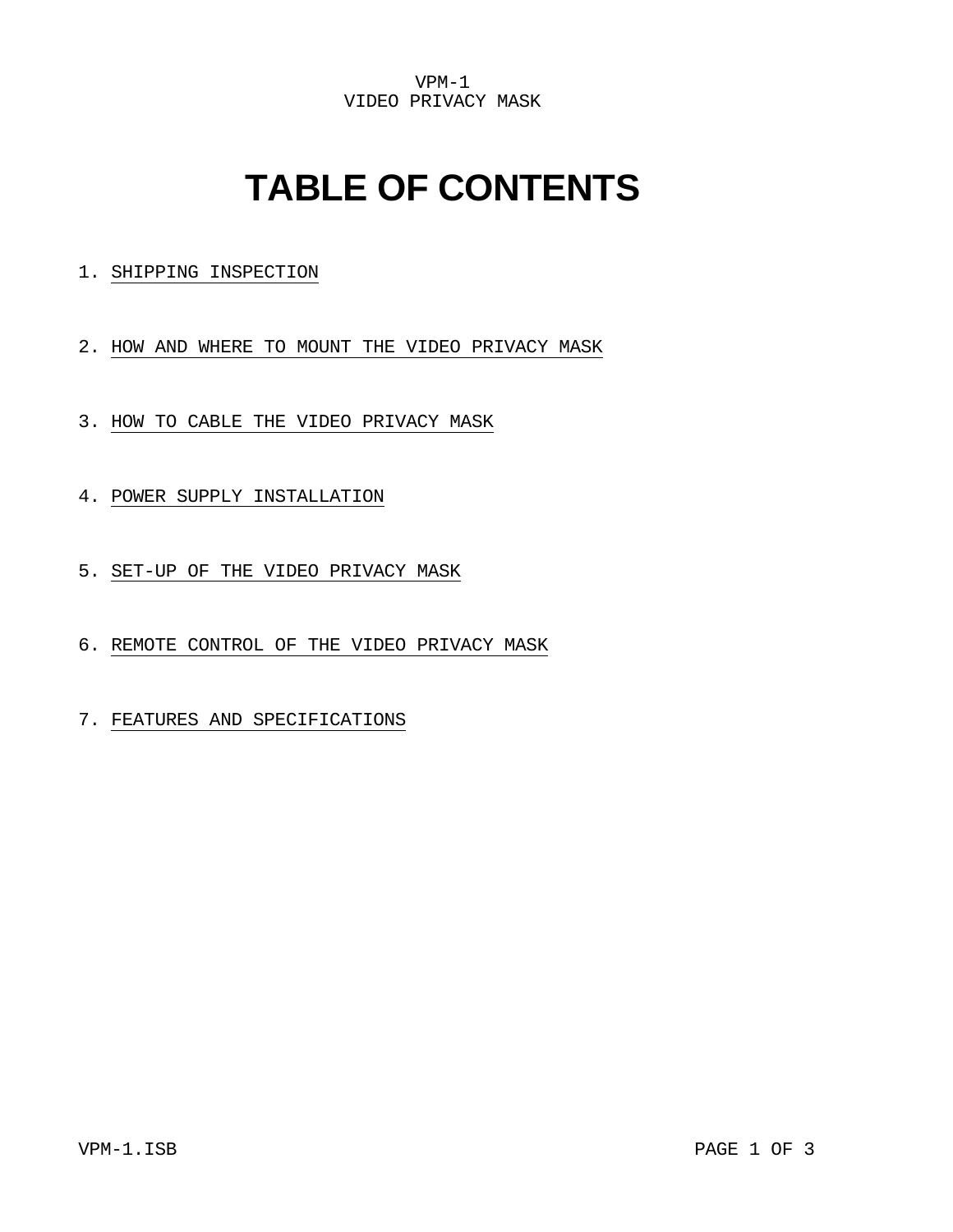#### 1. SHIPPING INSPECTION

 Remove from shipping container and inspect for any shipping damage to the VPM-1. Included will be a 24VAC external power module and this instruction book.

#### 2. HOW AND WHERE TO MOUNT THE VIDEO PRIVACY MASK

 Select a position near the DVR or other equipment that needs video masking. The placement is not critical because after setting there are no routine adjustments necessary.

### 3. HOW TO CABLE THE VIDEO PRIVACY MASK

 Connect a BNC cable from your source video to the "VIDEO INPUT" of the Video Privacy Mask. The "VIDEO INPUT" is internally terminated by a precision 75 Ohm termination to match standard video cable.

 Next connect a BNC cable from one of the two "VIDEO OUTPUT" connectors on the Video Privacy Mask to the equipment you wish to have masked video supplied to. The "VIDEO OUTPUT" of the Video Privacy Mask has a 75 Ohm impedance to match standard video cable. Be sure the equipment being driven is properly terminated with a precision 75 Ohm termination to insure correct video level.

### 4. POWER SUPPLY INSTALLATION

 Wire the AC power module onto the green 24VAC power supply input connector, and then find a suitable 120 VAC power outlet and plug in the wall transformer. At this time the green LED located at the front of the unit should be on. Although VPM-1 is equipped with an automatic reset fuse a fused 24VAC transformer should always be used with this unit. The transformer supplied with this unit has an internal fuse.

### 5. SET-UP OF THE VIDEO PRIVACY MASK

 The Video Privacy Mask is agile in its ability to create a masking rectangle of any size and shape then position it any where on the video image. There are four controls on the unit accessible through the front cover to control the size and position of the masking curtain. Rotate the four controls one at a time to see how the box is adjusted. One control labeled "TOP" sets to upper edge of the rectangle. The control marked "Bottom" sets the lower edge of the rectangle. The controls marked "Left" and "Right" adjust the left and right edges of the rectangle. Adjustment of these four controls will allow you to set a Privacy Mask over any part of the video image.

 The "PRIVACY LEVEL" control adjusts the level of translucence of the mask curtain. You can adjust the control from a complete masking "grey box" to a translucent "shower curtain like effect partially obscuring the objects in the box. This control is adjustable to any range between these two conditions to suit your goals.